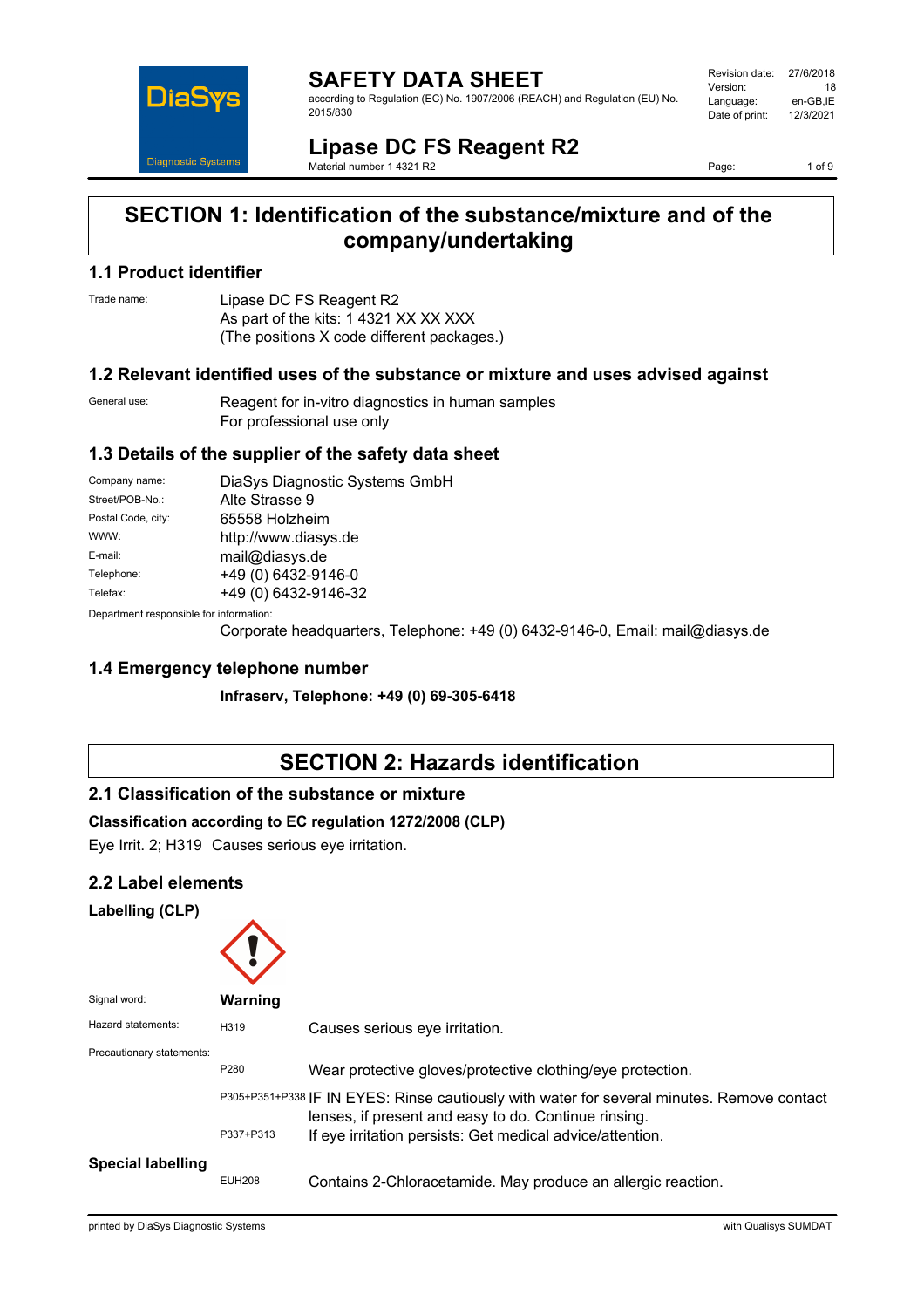

according to Regulation (EC) No. 1907/2006 (REACH) and Regulation (EU) No. 2015/830

| Revision date: | 27/6/2018 |
|----------------|-----------|
| Version:       | 18        |
| Language:      | en-GB.IE  |
| Date of print: | 12/3/2021 |
|                |           |

# **Lipase DC FS Reagent R2**

Material number 1 4321 R2

Page: 2 of 9

### **2.3 Other hazards**

No risks worthy of mention. Results of PBT and vPvB assessment:

No data available

# **SECTION 3: Composition / information on ingredients**

3.1 Substances: not applicable

#### **3.2 Mixtures**

Chemical characterisation: Aqueous solution. Contains surfactants.

| Hazardous ingredients:             |                               |         |                                                            |
|------------------------------------|-------------------------------|---------|------------------------------------------------------------|
| Ingredient                         | Designation                   | Content | Classification                                             |
| EC No.<br>200-746-9<br>CAS 71-23-8 | Propan-1-ol                   | $<$ 3 % | Flam. Lig. 2; H225. Eye Dam. 1; H318.<br>STOT SE 3; H336.  |
| EC No.<br>201-174-2<br>CAS 79-07-2 | 2-Chloracetamide $\leq 0.1\%$ |         | Acute Tox. 3; H301. Skin Sens. 1; H317.<br>Repr. 2; H361f. |

Full text of H- and EUH-statements: see section 16.

Additional information: Contains polyethylene glycol. The maximum workplace exposure limits are, where necessary, listed in section 8.

# **SECTION 4: First aid measures**

### **4.1 Description of first aid measures**

| General information:    | First aider: Pay attention to self-protection!<br>If medical advice is needed, have product container or label at hand.<br>Take off contaminated clothing and wash it before reuse.                                |
|-------------------------|--------------------------------------------------------------------------------------------------------------------------------------------------------------------------------------------------------------------|
| In case of inhalation:  | Provide fresh air. If you feel unwell, seek medical advice.                                                                                                                                                        |
| Following skin contact: | Immediately clean with water and soap followed by thorough rinsing. In case of skin<br>reactions, consult a physician.                                                                                             |
| After eye contact:      | Immediately flush eyes with plenty of flowing water for 10 to 15 minutes holding eyelids<br>apart. Remove contact lenses, if present and easy to do. Continue rinsing. Subsequently<br>consult an ophthalmologist. |
| After swallowing:       | Rinse mouth immediately and drink plenty of water. Never give anything by mouth to an<br>unconscious person. Do not induce vomiting. Seek medical attention.                                                       |
|                         | 4.2 Most important symptoms and effects, both acute and delayed                                                                                                                                                    |

Causes serious eye irritation. May cause allergic reactions in already sensitized persons.

#### **4.3 Indication of any immediate medical attention and special treatment needed**

Treat symptomatically.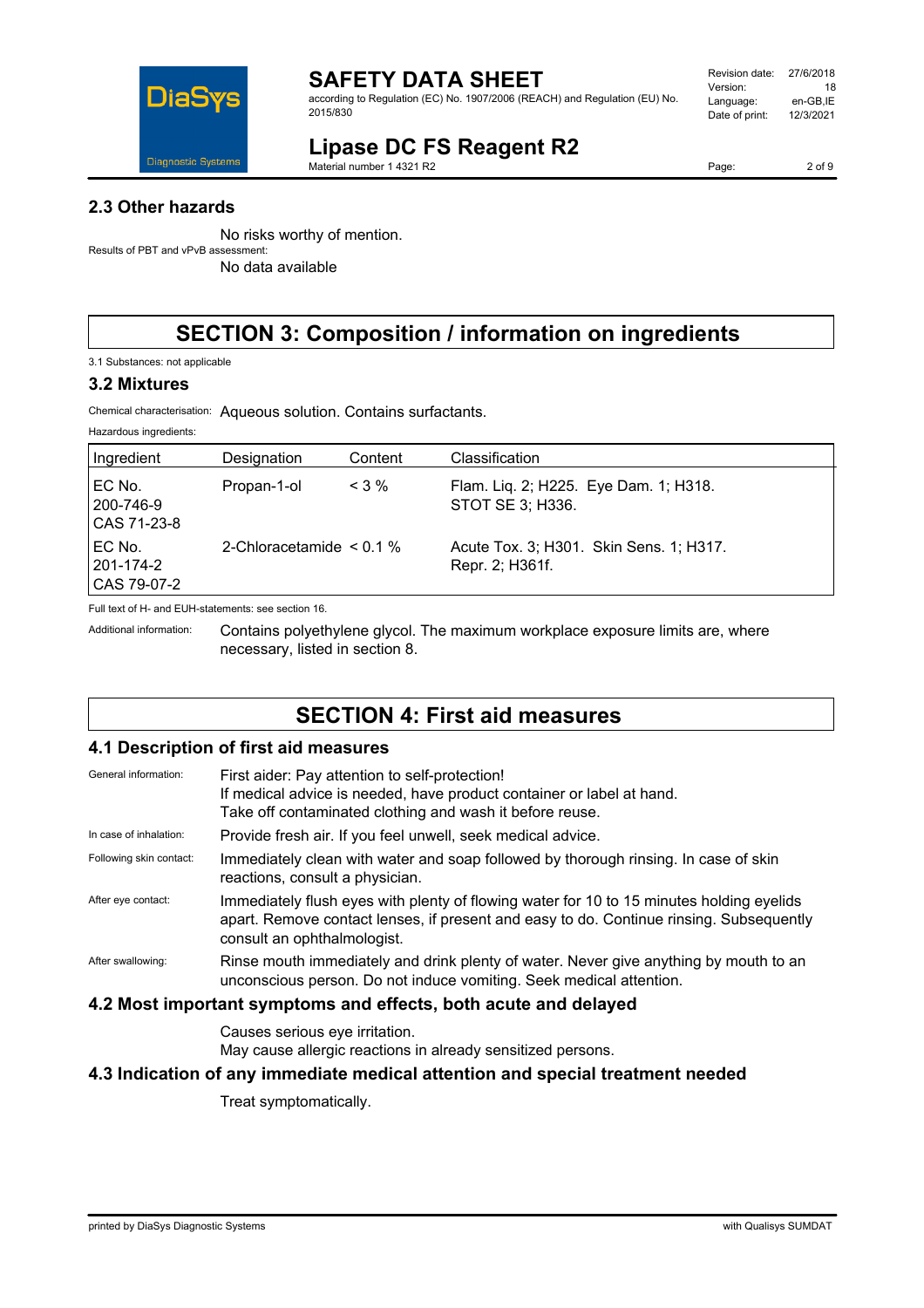

according to Regulation (EC) No. 1907/2006 (REACH) and Regulation (EU) No. 2015/830

| Revision date: | 27/6/2018 |
|----------------|-----------|
| Version:       | 18        |
| Language:      | en-GB.IE  |
| Date of print: | 12/3/2021 |
|                |           |

**Lipase DC FS Reagent R2**

Material number 1 4321 R2

Page: 3 of 9

## **SECTION 5: Firefighting measures**

### **5.1 Extinguishing media**

Suitable extinguishing media:

Product is non-combustible. Extinguishing materials should therefore be selected according to surroundings.

### **5.2 Special hazards arising from the substance or mixture**

Fires in the immediate vicinity may cause the development of dangerous vapours. In case of fire may be liberated: carbon monoxide and carbon dioxide.

### **5.3 Advice for firefighters**

Special protective equipment for firefighters:

Wear self-contained breathing apparatus.

Additional information: Hazchem-Code: -

Do not allow fire water to penetrate into surface or ground water.

## **SECTION 6: Accidental release measures**

### **6.1 Personal precautions, protective equipment and emergency procedures**

Avoid contact with skin and eyes. Do not breathe vapours. Wear appropriate protective equipment. In enclosed areas: Provide fresh air. If possible, eliminate leakage. Keep unprotected people away. Take off contaminated clothing and wash it before reuse.

#### **6.2 Environmental precautions**

Do not allow to penetrate into soil, waterbodies or drains.

#### **6.3 Methods and material for containment and cleaning up**

Soak up with absorbent materials such as sand, siliceus earth, acid- or universal binder. Store in special closed containers and dispose of according to ordinance. Wash spill area with plenty of water.

### **6.4 Reference to other sections**

Refer additionally to section 8 and 13.

## **SECTION 7: Handling and storage**

#### **7.1 Precautions for safe handling**

Advices on safe handling: Provide adequate ventilation, and local exhaust as needed. Avoid contact with skin and eyes. Do not breathe vapours. Wear appropriate protective equipment. Keep all containers, equipment and working place clean. Take off contaminated clothing and wash it before reuse. Do not eat, drink or smoke when using this product. Wash hands thoroughly after handling. Have eye wash bottle or eye rinse ready at work place.

#### **7.2 Conditions for safe storage, including any incompatibilities**

Requirements for storerooms and containers:

Keep containers tightly closed and at a temperature between 2 °C and 8 °C. Protect from direct sunlight. Do not freeze. Keep sterile.

Hints on joint storage: Do not store together with: acids, alkalis Keep away from food, drink and animal feedingstuffs.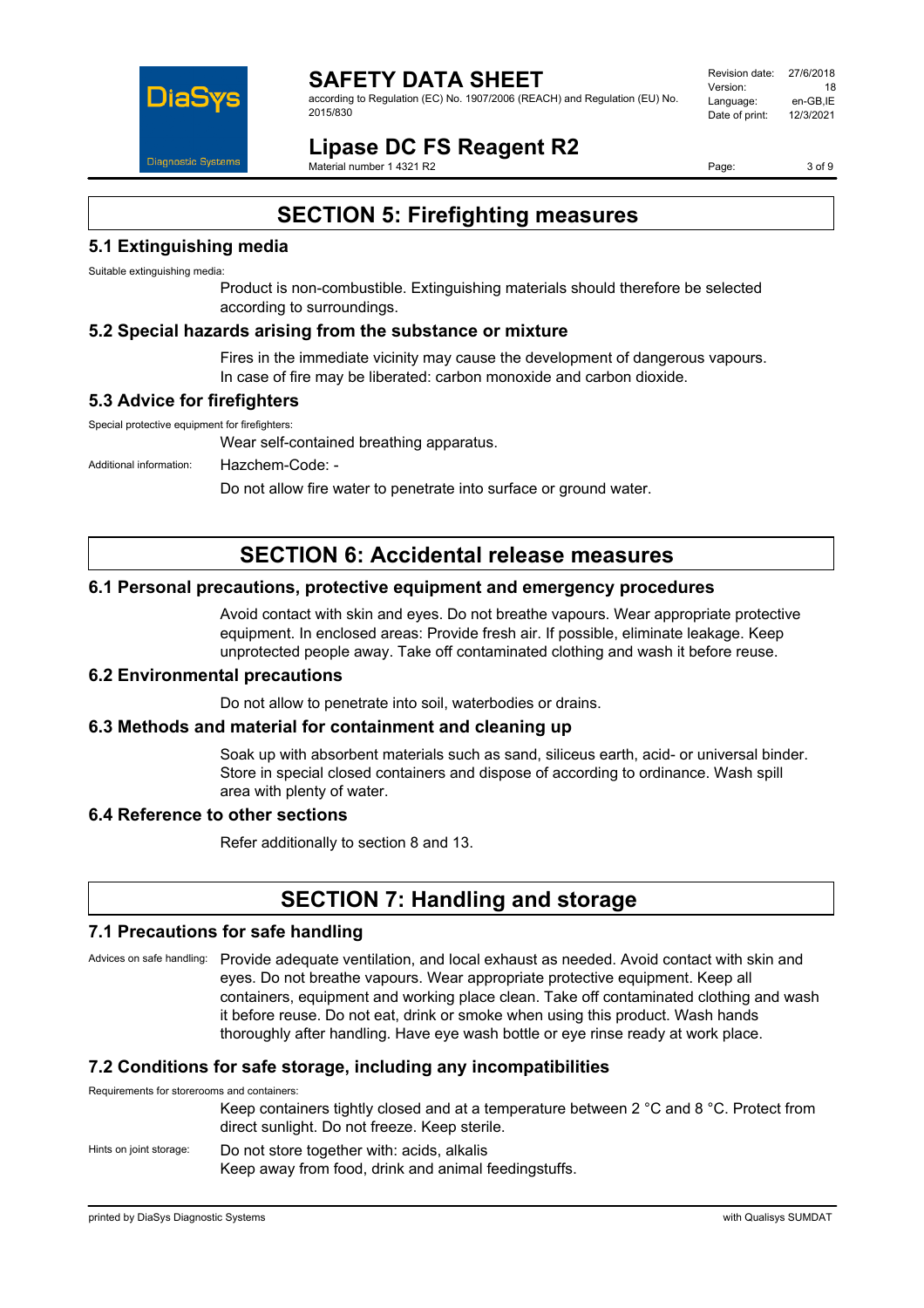

according to Regulation (EC) No. 1907/2006 (REACH) and Regulation (EU) No. 2015/830

#### Revision date: 27/6/2018 Version: 18 Language: en-GB,IE<br>Date of print: 12/3/2021 Date of print:

# **Lipase DC FS Reagent R2**

Material number 1 4321 R2

Page: 4 of 9

### **7.3 Specific end use(s)**

No information available.

# **SECTION 8: Exposure controls/personal protection**

#### **8.1 Control parameters**

Occupational exposure limit values:

|         | CAS No. Designation | Type                           | Limit value                                                           |
|---------|---------------------|--------------------------------|-----------------------------------------------------------------------|
| 71-23-8 | Propan-1-ol         | <b>Great Britain: WEL-STEL</b> | 625 mg/m <sup>3</sup> ; 250 ppm<br>(may be absorbed through the skin) |
|         |                     | <b>Great Britain: WEL-TWA</b>  | 500 mg/m <sup>3</sup> ; 200 ppm<br>(may be absorbed through the skin) |
|         |                     | Ireland: 8 hours               | $100$ ppm<br>(may be absorbed through the skin)                       |

### **8.2 Exposure controls**

Provide good ventilation and/or an exhaust system in the work area.

### **Personal protection equipment**

#### **Occupational exposure controls**

| Respiratory protection:                  | Respiratory protection must be worn whenever the WEL levels have been exceeded.<br>Use a breathing protection against vapours/aerosol.<br>Use combination filter type A/P according to EN 14387.      |
|------------------------------------------|-------------------------------------------------------------------------------------------------------------------------------------------------------------------------------------------------------|
| Hand protection:                         | Protective gloves according to EN 374.<br>Glove material: Nitrile rubber<br>Breakthrough time: >480 min.<br>Observe glove manufacturer's instructions concerning penetrability and breakthrough time. |
| Eye protection:                          | Tightly sealed goggles according to EN 166.                                                                                                                                                           |
| Body protection:                         | Wear suitable protective clothing.                                                                                                                                                                    |
| General protection and hygiene measures: |                                                                                                                                                                                                       |

Do not breathe vapours. Avoid contact with skin and eyes. Take off contaminated clothing and wash it before reuse. Wash hands before breaks and after work. Do not eat, drink or smoke when using this product. Have eye wash bottle or eye rinse ready at work place.

# **SECTION 9: Physical and chemical properties**

### **9.1 Information on basic physical and chemical properties**

| Appearance:                              | Physical state at 20 °C and 101.3 kPa: liquid<br>Colour: slightly turbid, orange-red |
|------------------------------------------|--------------------------------------------------------------------------------------|
| Odour:                                   | characteristic odour                                                                 |
| Odour threshold:                         | No data available                                                                    |
| pH:                                      | at $25 °C$ : 4.0                                                                     |
| Melting point/freezing point:            | No data available                                                                    |
| Initial boiling point and boiling range: | No data available                                                                    |
| Flash point/flash point range:           | not combustible                                                                      |
| Evaporation rate:                        | No data available                                                                    |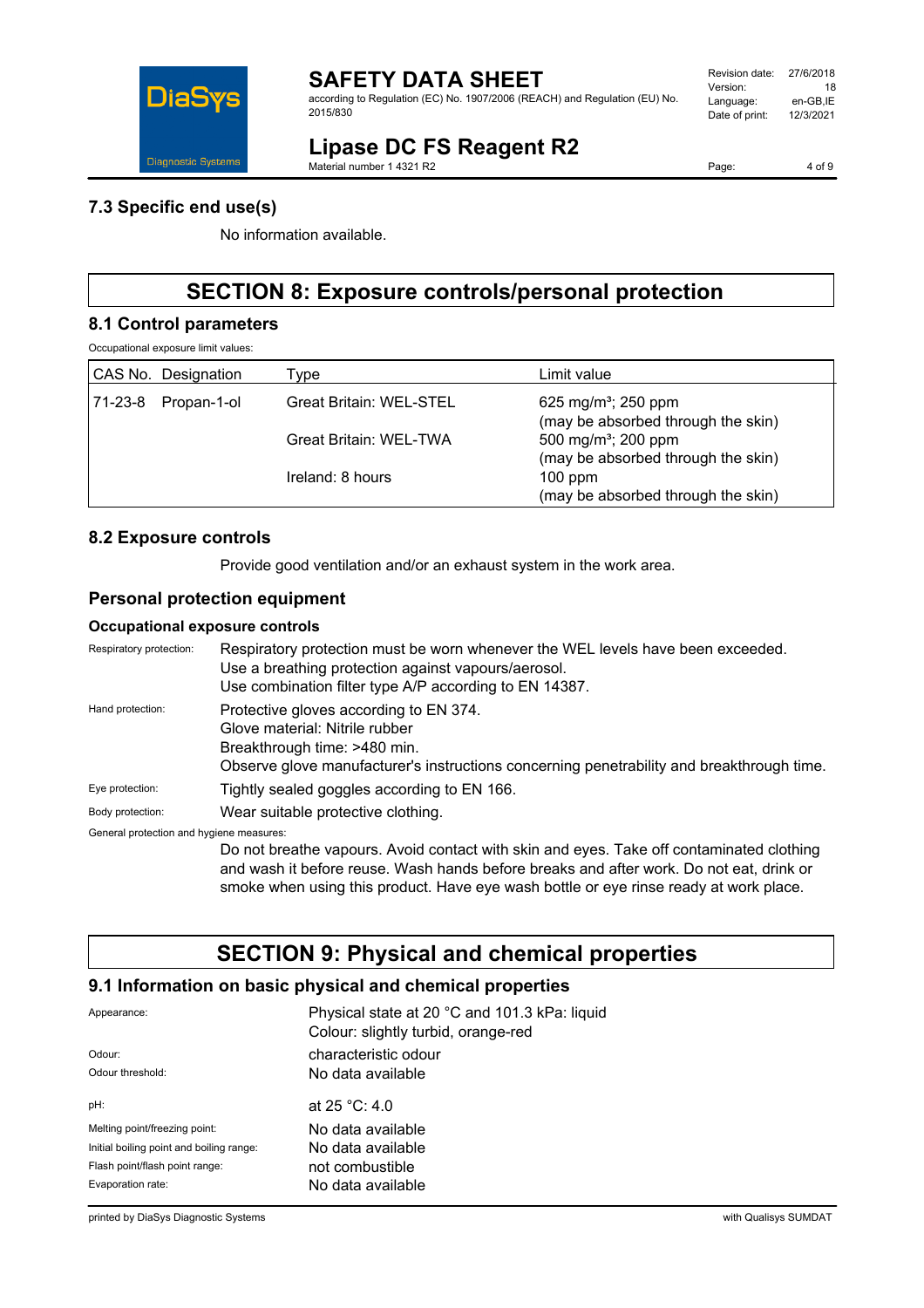

according to Regulation (EC) No. 1907/2006 (REACH) and Regulation (EU) No. 2015/830

| Revision date: | 27/6/2018 |
|----------------|-----------|
| Version:       | 18        |
| Language:      | en-GB.IE  |
| Date of print: | 12/3/2021 |
|                |           |

Page: 5 of 9

# **Lipase DC FS Reagent R2**

Material number 1 4321 R2

Flammability: No data available Explosion limits: No data available Vapour pressure: No data available Vapour density: Vapour density: Density: **Density: at 20 °C: 1.0238 g/mL** Water solubility: **Example 19 You are in the completely miscible** Partition coefficient: n-octanol/water: No data available Auto-ignition temperature: No data available Decomposition temperature: No data available Viscosity, kinematic: No data available Explosive properties: No data available Oxidizing characteristics: No data available

## **9.2 Other information**

Additional information: No data available

# **SECTION 10: Stability and reactivity**

#### **10.1 Reactivity**

refer to 10.3

#### **10.2 Chemical stability**

Stable under recommended storage conditions.

#### **10.3 Possibility of hazardous reactions**

No hazardous reactions known.

#### **10.4 Conditions to avoid**

Protect from frost, heat and sunlight.

### **10.5 Incompatible materials**

Acids, alkalis

#### **10.6 Hazardous decomposition products**

No decomposition when used properly. Thermal decomposition: No data available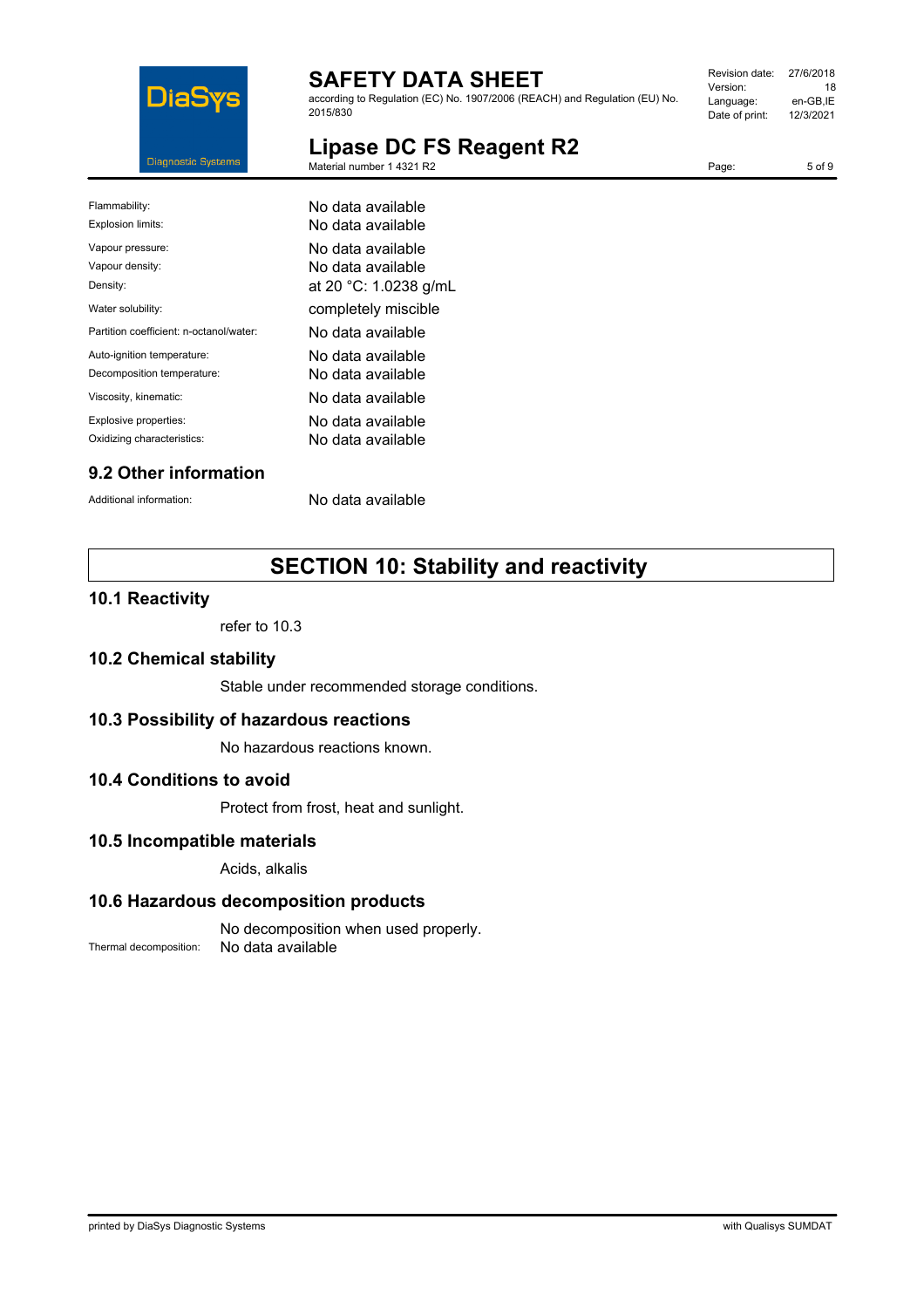

according to Regulation (EC) No. 1907/2006 (REACH) and Regulation (EU) No. 2015/830

| Revision date: | 27/6/2018 |
|----------------|-----------|
| Version:       | 18        |
| Language:      | en-GB,IE  |
|                | 12/3/2021 |
| Date of print: |           |
|                |           |

**Lipase DC FS Reagent R2**

Material number 1 4321 R2

Page: 6 of 9

# **SECTION 11: Toxicological information**

### **11.1 Information on toxicological effects**

Toxicological effects: The statements are derived from the properties of the single components. No toxicological data is available for the product as such. Acute toxicity (oral): Lack of data. Acute toxicity (dermal): Lack of data. Acute toxicity (inhalative): Lack of data. Skin corrosion/irritation: Based on available data, the classification criteria are not met. Serious eye damage/irritation: Eye Irrit. 2; H319 = Causes serious eye irritation. Sensitisation to the respiratory tract: Lack of data. Skin sensitisation: Based on available data, the classification criteria are not met. Contains 2-Chloracetamide. May produce an allergic reaction. Germ cell mutagenicity/Genotoxicity: Lack of data. Carcinogenicity: Lack of data. Reproductive toxicity: Lack of data. Effects on or via lactation: Lack of data. Specific target organ toxicity (single exposure): Lack of data. Specific target organ toxicity (repeated exposure): Lack of data. Aspiration hazard: Lack of data.

#### **Symptoms**

After eye contact: Upon direct contact with eyes may cause burning, tearing, redness.

# **SECTION 12: Ecological information**

#### **12.1 Toxicity**

Further details: No data available

#### **12.2 Persistence and degradability**

Further details: No data available

#### **12.3 Bioaccumulative potential**

Partition coefficient: n-octanol/water:

No data available

#### **12.4 Mobility in soil**

No data available

#### **12.5 Results of PBT and vPvB assessment**

No data available

#### **12.6 Other adverse effects**

General information: Do not allow to enter into ground-water, surface water or drains.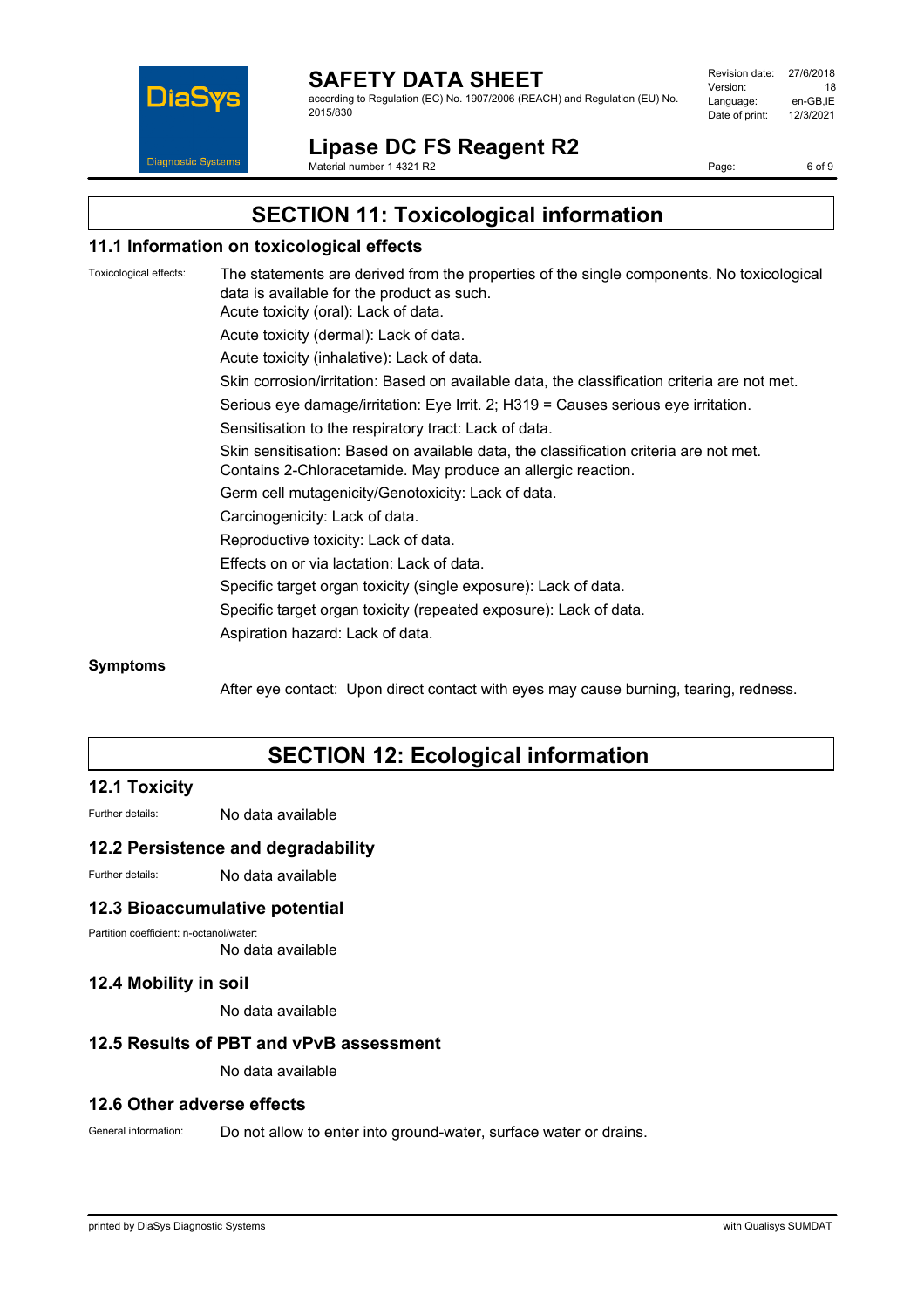

according to Regulation (EC) No. 1907/2006 (REACH) and Regulation (EU) No. 2015/830

| Revision date: | 27/6/2018 |
|----------------|-----------|
| Version:       | 18        |
| Language:      | en-GB.IE  |
| Date of print: | 12/3/2021 |
|                |           |

## **Lipase DC FS Reagent R2**

Material number 1 4321 R2

Page: 7 of 9

## **SECTION 13: Disposal considerations**

### **13.1 Waste treatment methods**

#### **Product**

| Waste key number:                              | 16 05 $06^*$ = Laboratory chemicals, consisting of or containing hazardous substances, |
|------------------------------------------------|----------------------------------------------------------------------------------------|
|                                                | including mixtures of laboratory chemicals.                                            |
|                                                | * = Evidence for disposal must be provided.                                            |
| Recommendation:                                | Special waste. Dispose of waste according to applicable legislation.                   |
| $\mathbf{B}$ and $\mathbf{B}$ and $\mathbf{B}$ |                                                                                        |

#### **Package**

| Waste kev number: | 15 01 02 = Plastic packaging                                                                        |  |
|-------------------|-----------------------------------------------------------------------------------------------------|--|
| Recommendation:   | Dispose of waste according to applicable legislation.<br>Non-contaminated packages may be recycled. |  |
|                   |                                                                                                     |  |

## **SECTION 14: Transport information**

### **14.1 UN number**

ADR/RID, IMDG, IATA-DGR:

not applicable

#### **14.2 UN proper shipping name**

ADR/RID, IMDG, IATA-DGR:

Not restricted

#### **14.3 Transport hazard class(es)**

ADR/RID, IMDG, IATA-DGR:

not applicable

#### **14.4 Packing group**

ADR/RID, IMDG, IATA-DGR:

not applicable

## **14.5 Environmental hazards**

Marine pollutant: no

#### **14.6 Special precautions for user**

No dangerous good in sense of these transport regulations.

#### **14.7 Transport in bulk according to Annex II of Marpol and the IBC Code**

No data available

## **SECTION 15: Regulatory information**

### **15.1 Safety, health and environmental regulations/legislation specific for the substance or mixture**

#### **National regulations - Great Britain**

Hazchem-Code:

No data available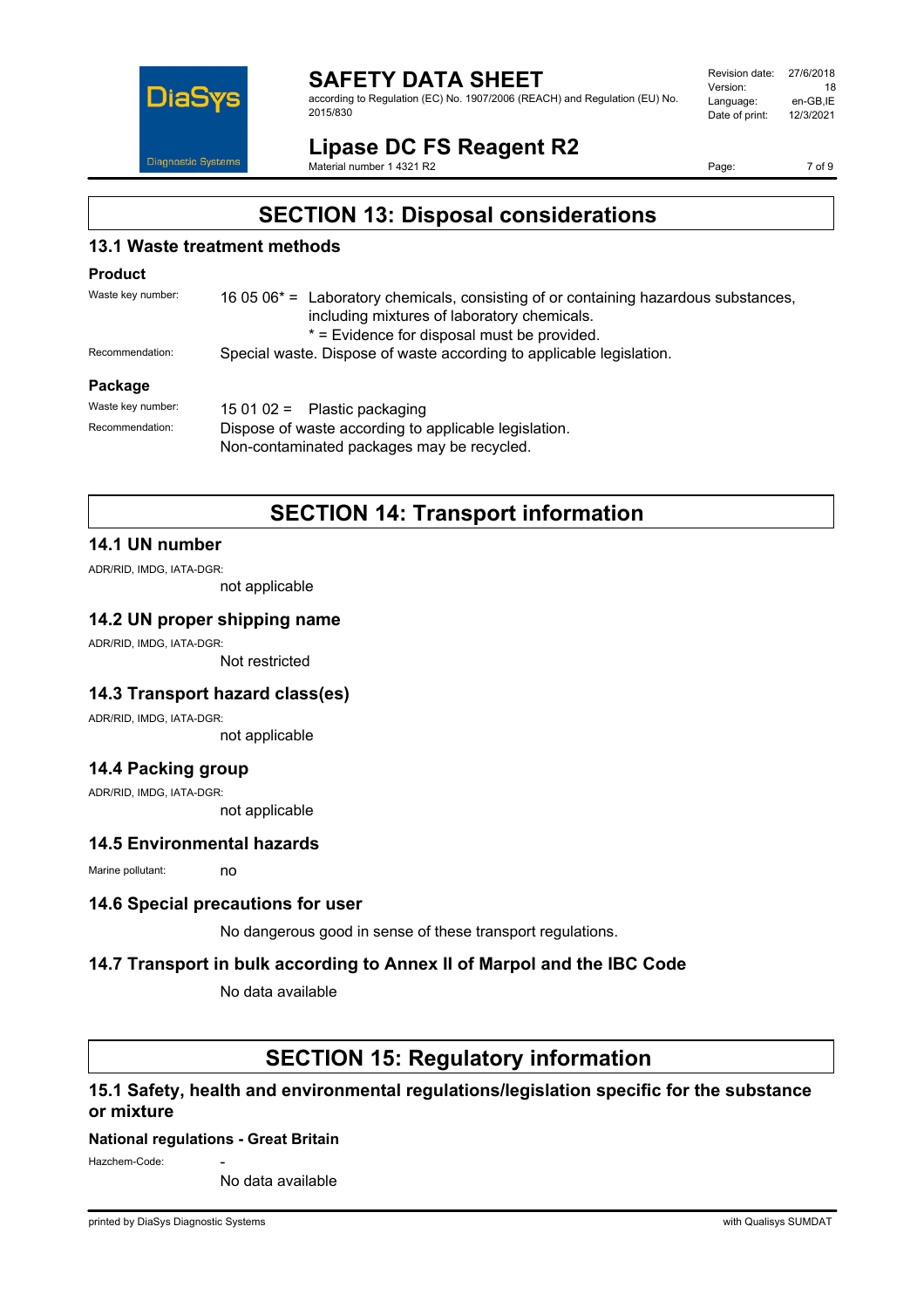

according to Regulation (EC) No. 1907/2006 (REACH) and Regulation (EU) No. 2015/830



# **Lipase DC FS Reagent R2**

Material number 1 4321 R2

H225 = Highly flammable liquid and vapour.

Page: 8 of 9

#### **National regulations - EC member states**

Further regulations, limitations and legal requirements:

Use restriction according to REACH annex XVII, no.: 3

### **15.2 Chemical Safety Assessment**

For this mixture a chemical safety assessment is not required.

# **SECTION 16: Other information**

#### **Further information**

Wording of the H-phrases under paragraph 2 and 3:

H301 = Toxic if swallowed. H317 = May cause an allergic skin reaction. H318 = Causes serious eye damage. H319 = Causes serious eye irritation. H336 = May cause drowsiness or dizziness. H361f = Suspected of damaging fertility. EUH208 = Contains 2-Chloracetamide. May produce an allergic reaction. Abbreviations and acronyms: ADN: European Agreement concerning the International Carriage of Dangerous Goods by Inland Waterways ADR: European Agreement concerning the International Carriage of Dangerous Goods by Road OEL: Occupational Exposure Limit Value AS/NZS: Australian Standards/New Zealand Standards CAS: Chemical Abstracts Service CFR: Code of Federal Regulations CLP: Classification, Labelling and Packaging DMEL: Derived minimal effect level DNEL: Derived no-effect level EC: European Community

EN: European Standard

EU: European Union

IATA: International Air Transport Association

IBC Code: International Code for the Construction and Equipment of Ships carrying Dangerous Chemicals in Bulk

IMDG Code: International Maritime Dangerous Goods Code

MARPOL: Maritime Pollution: The International Convention for the Prevention of Pollution from Ships

OSHA: Occupational Safety and Health Administration

PBT: Persistent, bioaccumulative and toxic

PNEC: Predicted no-effect concentration

REACH: Registration, Evaluation, Authorisation and Restriction of Chemicals

RID: Regulations Concerning the International Carriage of Dangerous Goods by Rail STOT SE: Specific target organ toxicity - single exposure

TLV: Threshold Limit Value

vPvB: Very persistent and very bioaccumulative

WEL: Workplace Exposure Limit

Reason of change: General revision Date of first version: 8/8/2007

printed by DiaSys Diagnostic Systems with Qualisys SUMDAT